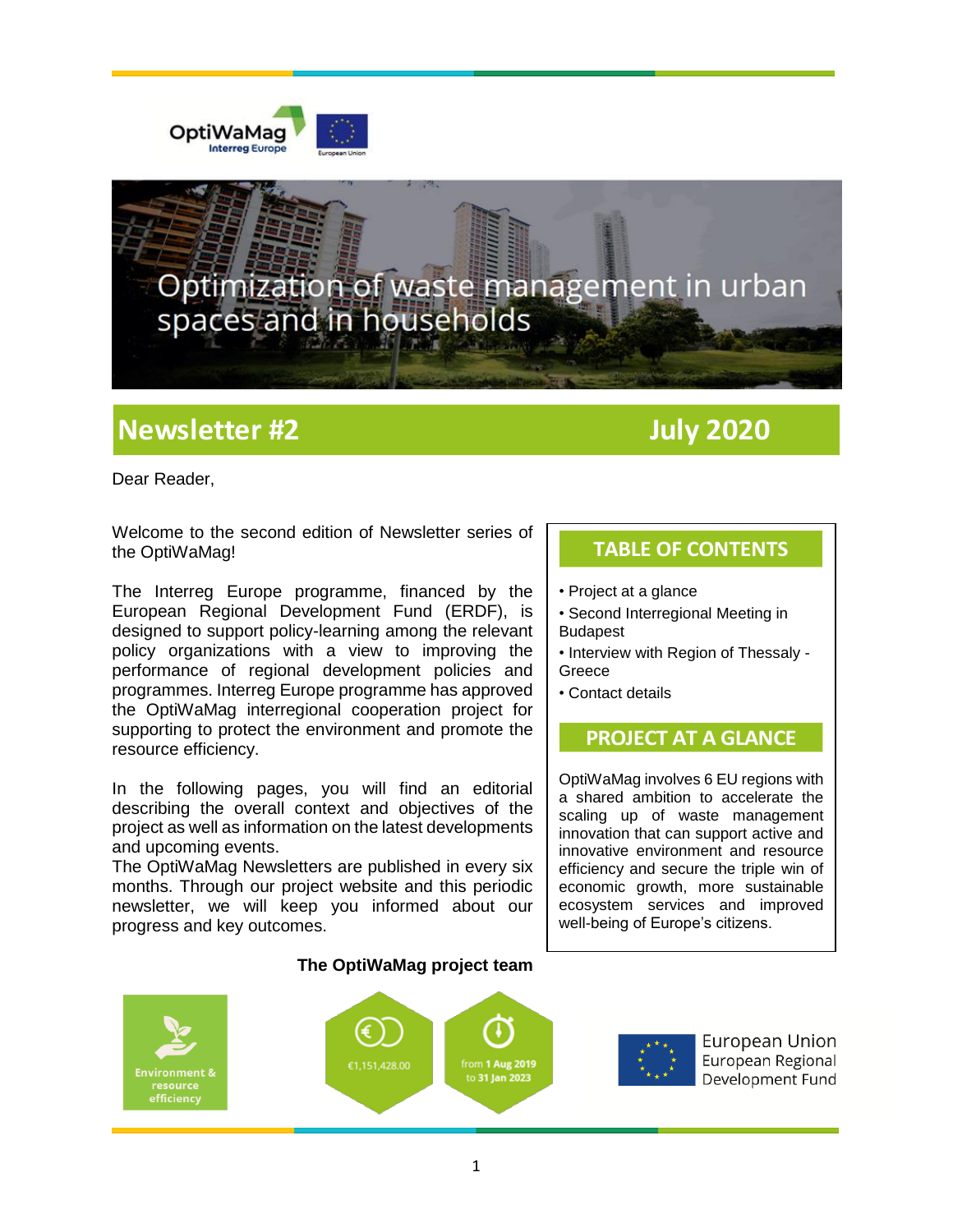# **Second Interregional Meeting in Budapest**



Due to the outbreak of the Corona virus disease (COVID-19) in Europe, the team have decided to cancel the interregional partner live meeting in Budapest, Hungary. The meeting was held via Skype instead. The virtual meeting was attended by 15 expert colleagues from the partner countries.

One of the key milestones of the Interreg Europe project is to conduct a situation analysis on waste management. Part of the analysis is to fill out a carefully composed questionnaire with organizations specialized in waste management.

Responders characteristics



Even though the partners were hundreds of kilometers from each other, the professional meeting was held in a good mood, with unbroken commitment.

The questionnaire contains professional questions about the waste management system, which asked about the present system, its advantages and disadvantages, and what further areas for

improvement the respondent sees in waste management

In the first part of the twoday virtual partner meeting, the representatives of the six participating countries presented the results of the questionnaire, providing a comprehensive picture of the current state of waste management, highlighting the positives, and highlighting areas for future development.

In the second half of the interregional event, the work continued on how best to present the results to the stakeholders.

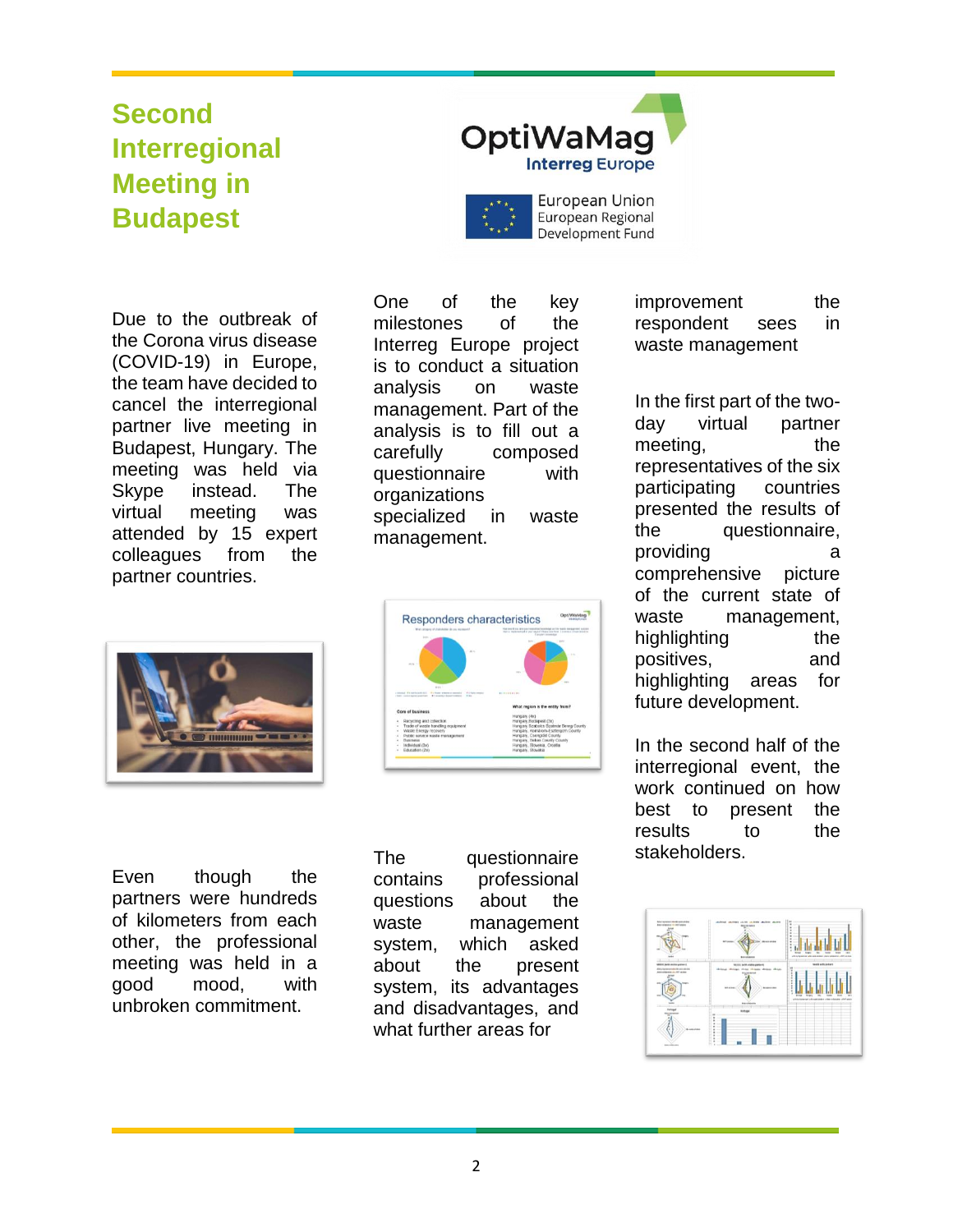During the interactive workshop, it was discussed, which areas would be highlighted and how they would be presented. The event, even thought, it was virtually held, was rich in discussions and proved as effective as having a personal meeting.

The next meeting is expected in Sept and also likely to be held online due to the crisis caused by the coronavirus.

The international meeting organized within the framework of the Interreg Europe project was successful, the online arena did not hinder the joint work.



# **Interview with Region of Thessaly**

We have decided to make an interview series in order to introduce the partners of the project OptiWaMag.

**The first interviewee is Region of Thessaly** (RoT).



### **1) Please introduce your organization and your region**

**RoT**: The organization was established as a public authority in 2011 (Law N. 3852/2010), after the merger of the

area's four Prefectures (Larissa, Magnesia, Trikala and Karditsa) and among other things is responsible for the design and implementation as a Managing Authority of ERDF Regional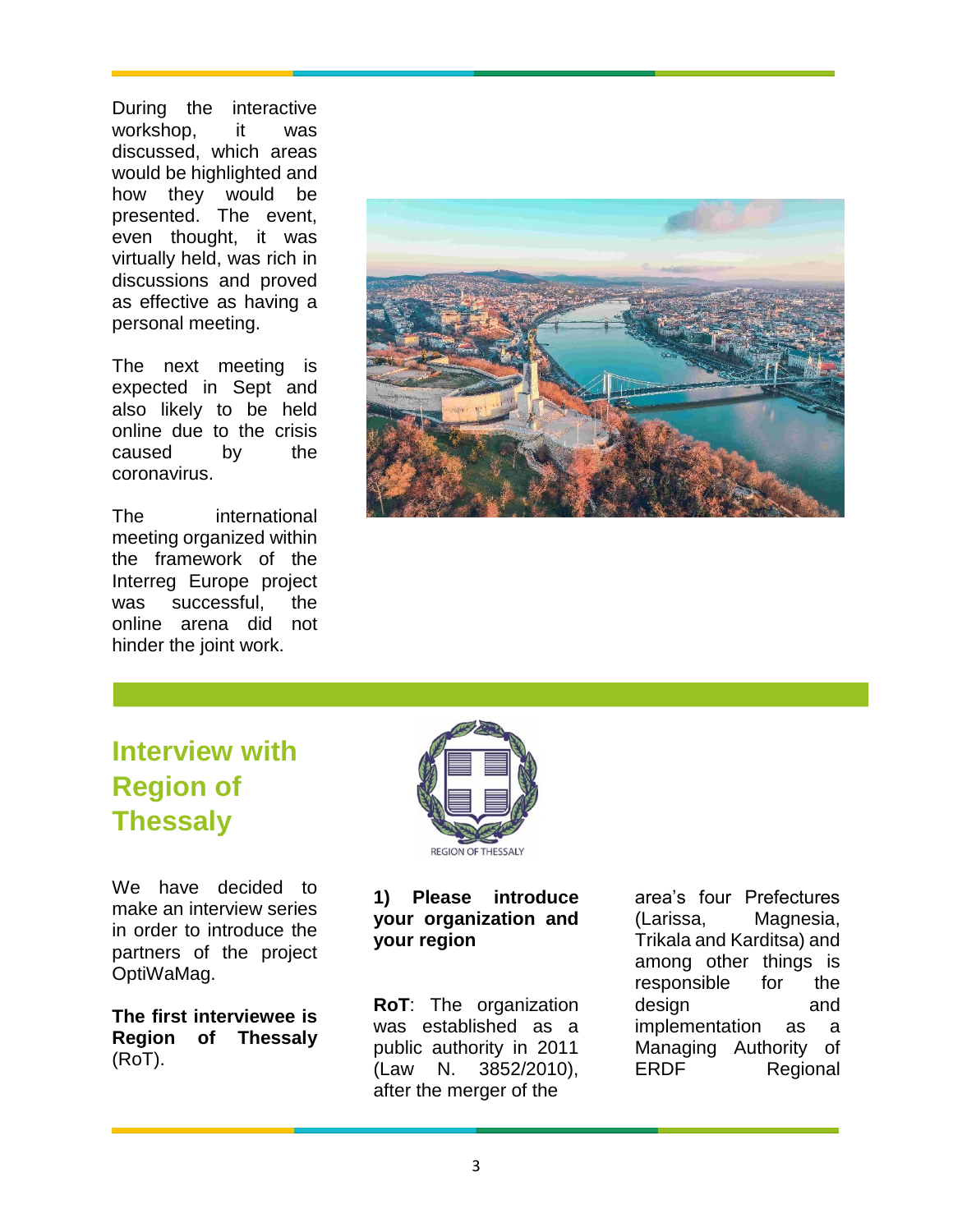Operational Programme 2014-2020 in the area.

**2) What is the main challenge in your region related to waste management that you want to address through the OptiWaMag project?**

**RoT:** There are investments so far in terms of infrastructure (waste treatment units etc), nevertheless there is a lack of intervention in waste management and innovation, both in terms of design and implementation.

Consequently we believe that more focus should be on this issue, based on one single action for whole region and not individual activities organized at local level that will promote issues like eco-innovation in order to boost green growth, and to maximize its benefits, both in terms of environmental preservation and economic development

#### **3) What is your expectation for the output of the project?**

**RoT**: Activities during the project have the aim of elaborating an action plan for integrating specific, more efficient, achievable and

measurable actions into the ERDF ROP of Thessaly 2014-2020 to ensure a change of attitude and increased energy behaviour of local governments and citizens.

Region of Thessaly expects to gain experience from the cooperation on how to improve governance of its policy instrument, develop schemes to create awareness and provide incentives for achieving improved waste management.

[Read more](https://www.interregeurope.eu/optiwamag/news/news-article/8515/meet-the-team-region-of-thessaly/)